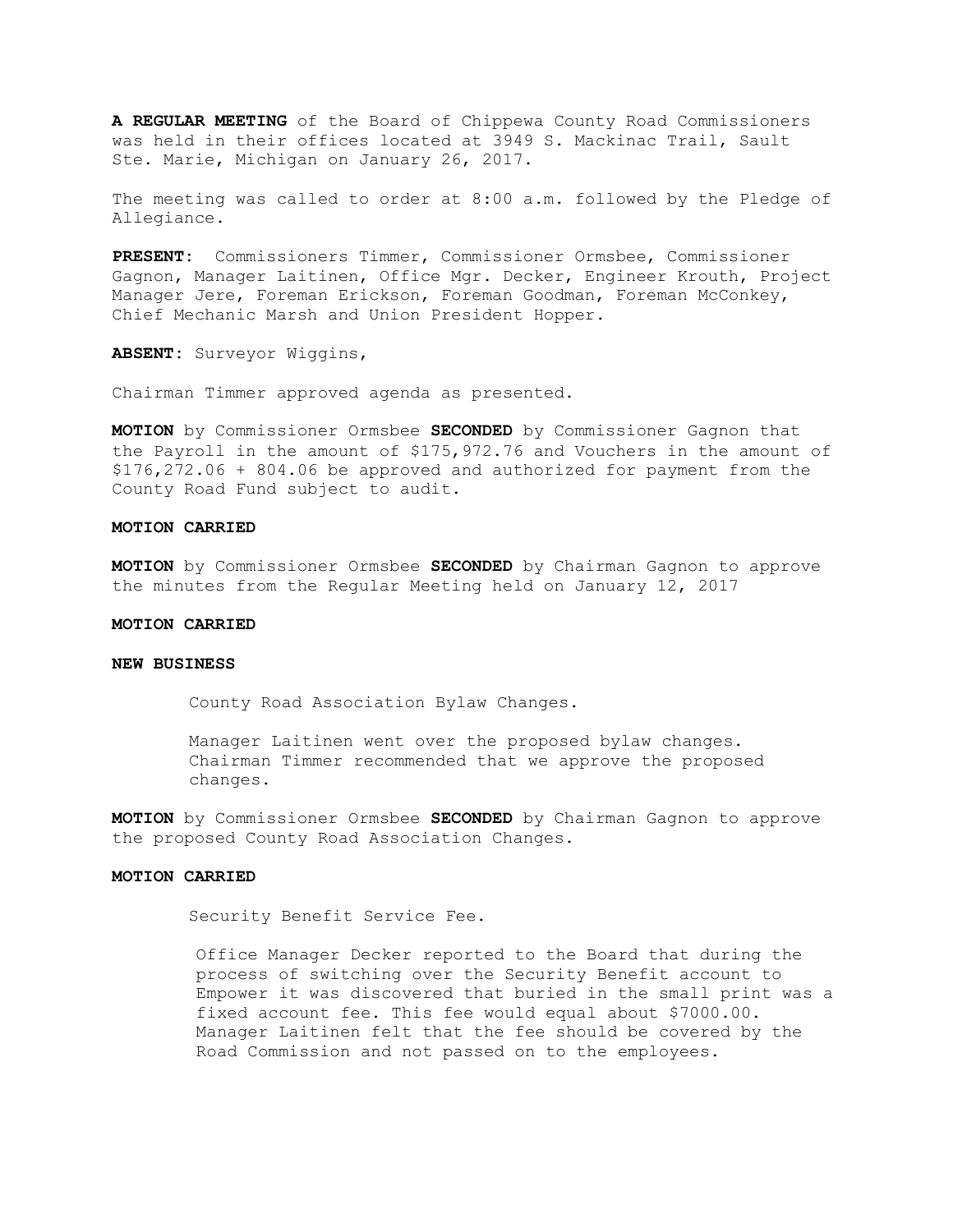**MOTION** by Commissioner Ormsbee **SECONDED** by Chairman Gagnon that the Road Commission pay the \$7,000 Security Benefit fee on behalf of the employees.

## **MOTION CARRIED**

Recognition of Employee William Bowyer

Manager Laitinen read to the Board a letter of appreciation for retiring Rudyard employee William Bowyer.

The Board of County Road Commissioners unanimously resolved to wish William a healthy and happy retirement and to present him said letter as a token of their gratitude.

### **PUBLIC COMMENTS**

Kinross Township Supervisor thanked Foreman Goodman and the crew that maintains the Kincheloe housing area. He also thanked Sign Foreman Young for getting the new Short Cut Road signs. He mentioned that he will be having Payne and Dolan paving the Short Cut Road.

### **STAFF REPORTS**

Chief Mechanic Marsh

- · The break in weather has allowed the shop to catch up.
- · All is running smoothly.

Engineer Krouth

- · Finishing up last year's road project reporting.
- · Continuing to work on upcoming projects for this season.

Project/Safety Manager Jere

- · Working on upcoming projects.
- · Soil erosion inspections.
- · Doing shop safety inspections.

Office Manager Decker

- · Working on deferred comp switchover.
- · Closing out year end.
- · Audit is scheduled for February.

Foreman McConkey

- · Nice break in weather.
- · Working on water problems/ditching.
- · Gravel Roads are pretty soft.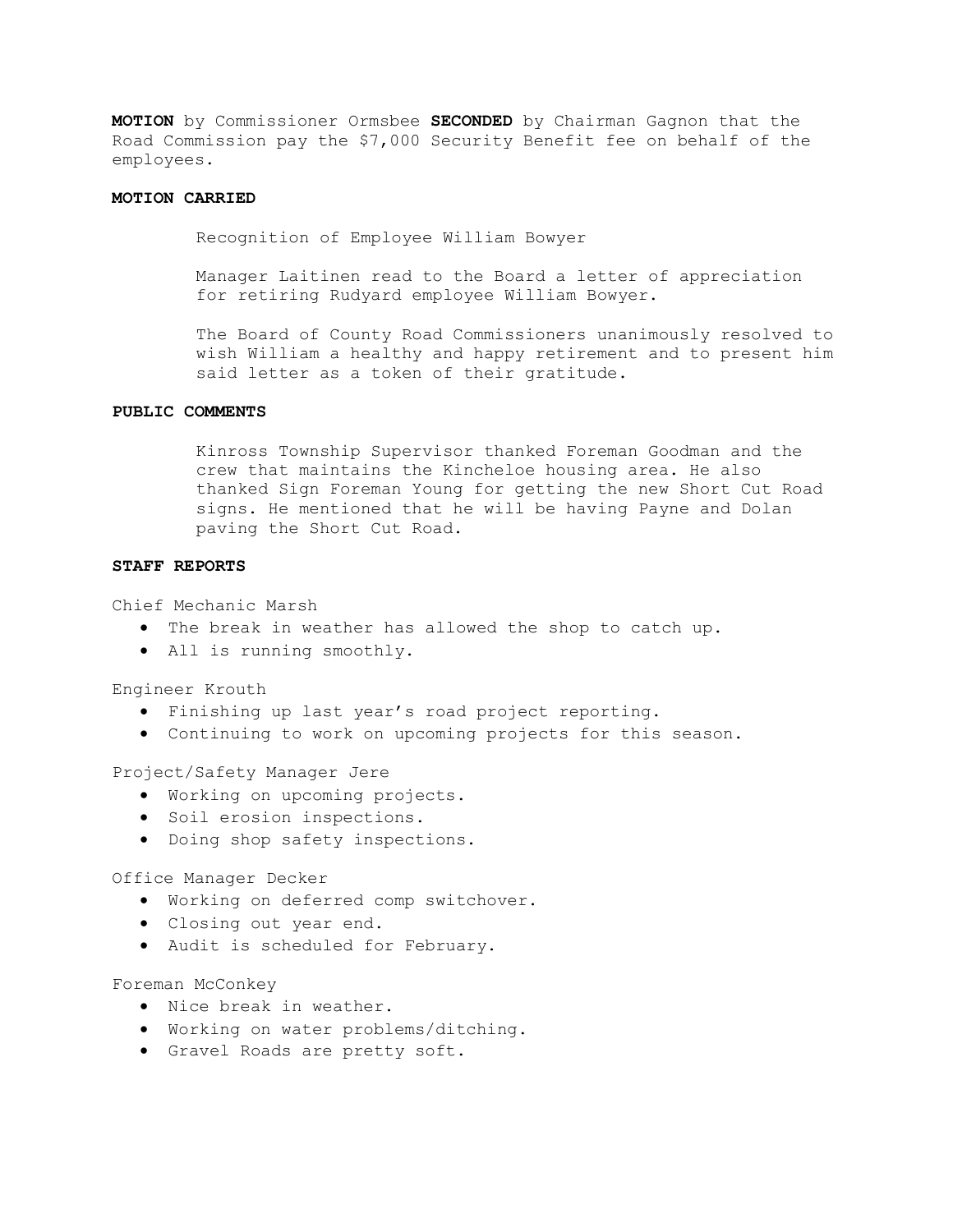Foreman Goodman

- · Working on peeling off ice and snow pack.
- · Pushing back banks.
- · Several water problems due to melt.

Foreman Erickson

- · Dealing with water issues, cleaning out ditches.
- · Crew is catching up on truck service and maintenance.
- · Second salt deliver was made to the Kinross Shed.
- · Putting up more ice sand.

Union President Hopper

· Reported that the intersection at Water Tower Dr and Short Cut Road needs improvement before paving.

## **MANAGERS REPORT**

- · Did a safety presentation at the Soo Co-op preschool. The kids loved being able to crawl in and out of the truck. Employee Dan Bonnee and Safety Manager Jere were present to talk to the children about plow safety. Chairman Timmer suggested that a formal written program is developed that can be shared with other interested agencies.
- · Attended the first Wetland Mitigation Bank meeting. The group elected officers and adopted bylaws. Three committees were formed Administrative, Program Development and Education. Manager Laitinen was elected Chairman of Program Development. A call for projects will hopefully go out between the April and July meeting.
- · Attended the Joint Agency Transportation Committee meeting held on January 25th in Lansing. MDEQ presented their annual report, 860 transportation permits were issued. Two new items. First the Federal EPA Air Quality program now counts bridges as possible asbestos sites and now must be tested before being demolished for replacement. Second, the Massasauga Rattle Snake has been added to the endangered species list which will add addition requirements when working in the ROW. New legislation, PA 181 & 182 was discussed.
- · Bids for the three new pick-up's are out. Working on developing the specs for the sign truck.
- · State Senator Shirkey will be introducing new legislation that would have the Amish Community following registration requirements and safety lighting on their Buggies. Manager Laitinen will be watching to see how it plays out.
- · The State mowing contract has expired. The contract will be put out for bids soon. There are several interested contractors.